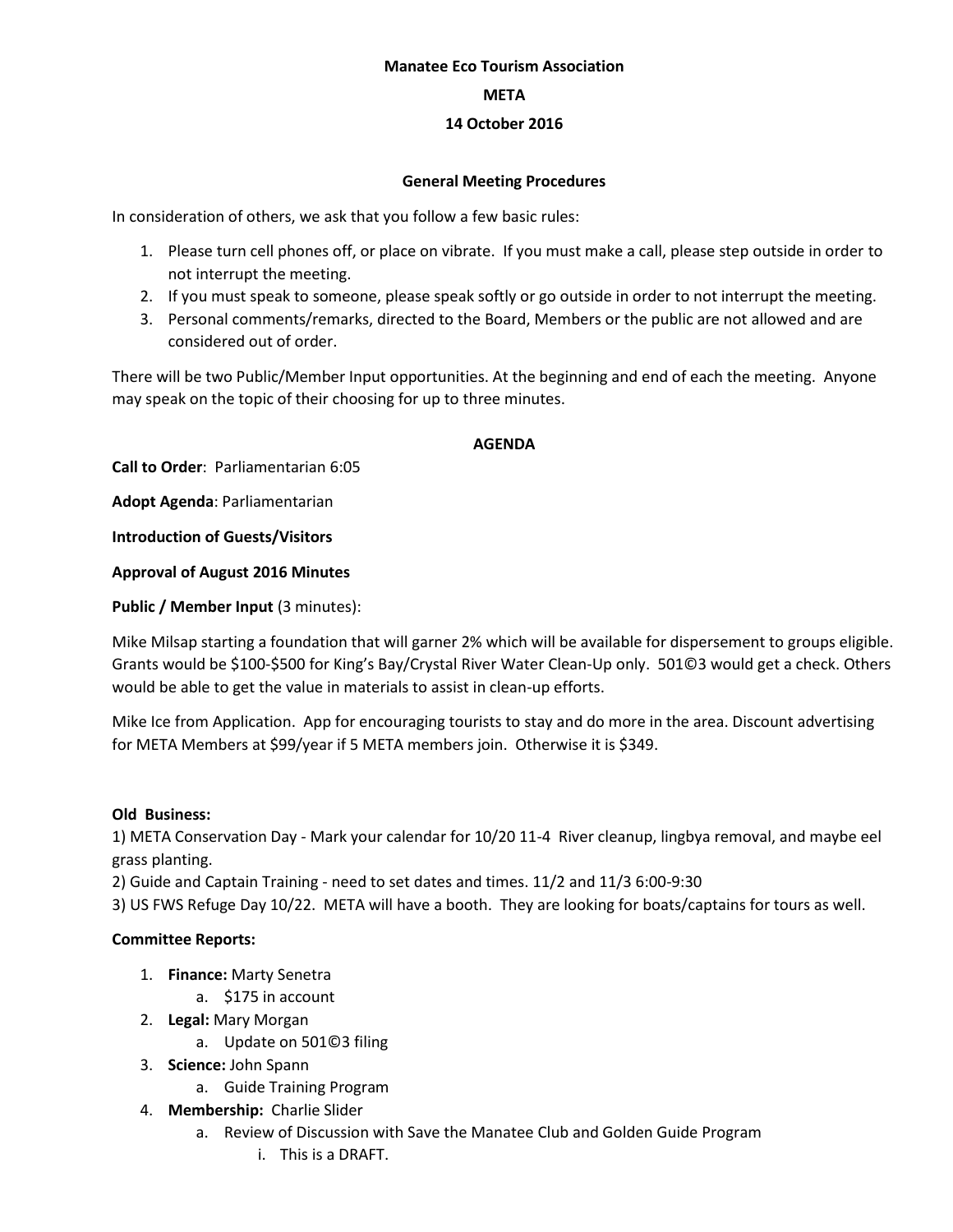- ii. Benefit: Ecology and Industry agreement present a united options for FWS etc.
- iii. Benefit: Listing on STMC web page
- iv. It would not be a requirement for META members but purely optional for each tour company.
- 5. **Public Relations:** Mike Engiles

## **New Business:**

- 1. **META Website:** Have one proposal in hand. Looking to get another one or two before moving forward.
- 2. **Investigate WIX for development.**

**Public / Member Input (3 minutes):** 

**Adjourn 1922**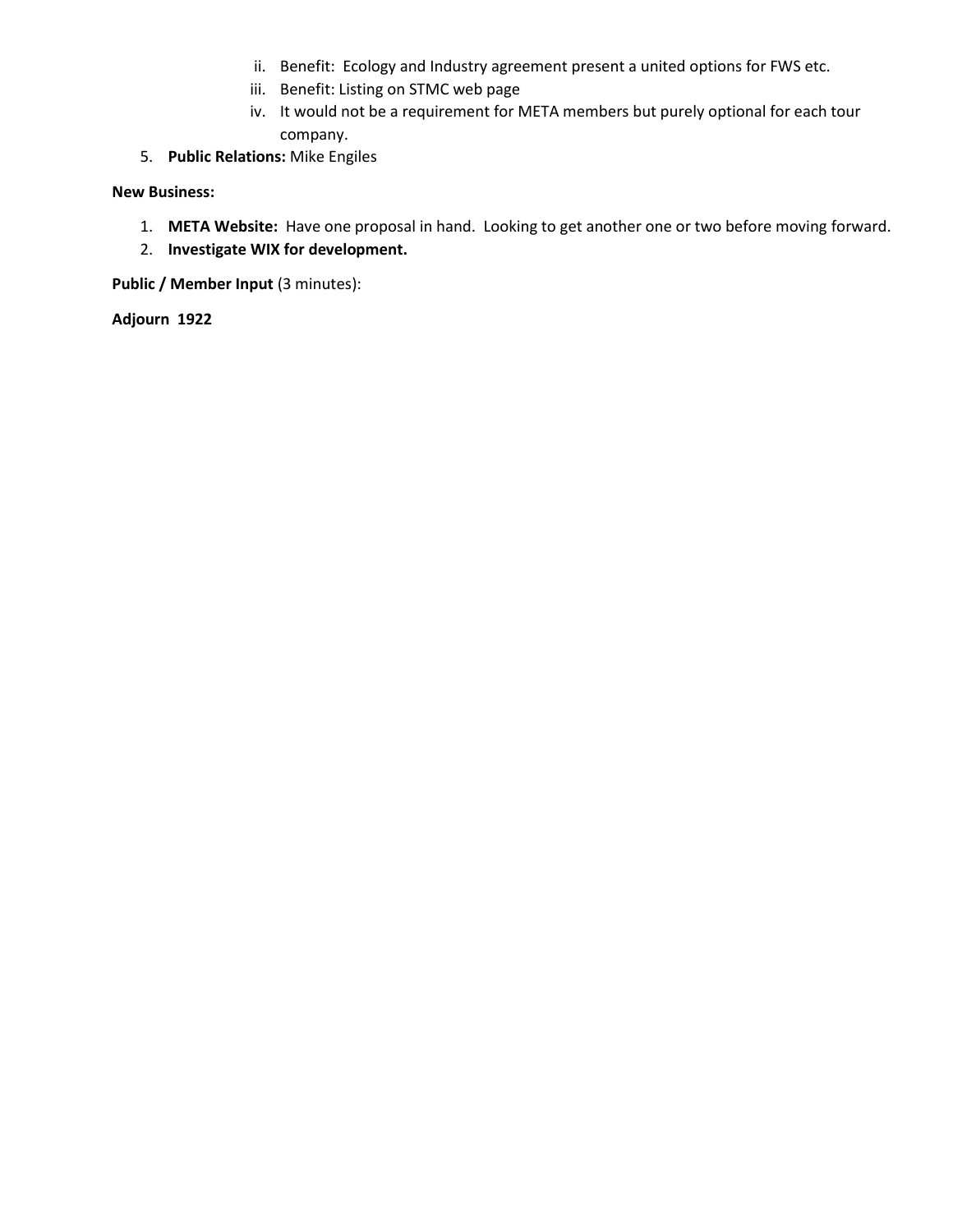# The Golden Guides Manatee Stewardship Program

# Developed by:

# Crystal River Manatee Ecotourism Association (META) Board of Directors

# Save the Manatee Club (SMC)

# For Implementation During the 2016-2017 Winter Season

Shops that commit and adhere to the Bay-Wide standards outlined below for Kings Bay will be designated as Golden Guides and will be identified as preferred eco-tour vendors on a designated webpage on META's and SMC's websites.

Program Goals:

- 1. Provide sustainable, world-class ecotourism opportunities for in-water visitors to Crystal River in order to promote stewardship of manatees, their aquatic ecosystem, and the surrounding springshed.
- 2. Preserve the privilege of in-water manatee encounters that occur in this community.

# **Principle #1: Look, No Hands!**

- Guides will require all swimmers to wear a wetsuit and utilize a flotation device such as a swim noodle or personal flotation device.
- Freeze! as soon as a manatee is visible to you.
- Swimmers may not approach a manatee within 1 human body length. If swimmers observe a sleeping manatee, remain at least 2 body lengths away.
- Manatees may choose to approach and touch swimmers. Swimmers should hold still in the water and observe manatees, not actively reach out to touch manatees. This is passive observation.
- Channel your inner manatee- just hang and relax.

Purpose: Ecotourism requires nature to be in control of all experiences. It requires specific limits on human behavior and activity. Manatees do not spend all of their time in Crystal River. We must be cognizant of not altering their natural behaviors or habituating them to human contact in order to help ensure their safety in all of the habitats they utilize.

## **Principle #2: Guides Get Wet**

- Guides must accompany their guests in-water during all segments of the tour while captains remain on the vessel.
- Follow PADI snorkeling guidelines of no more than 12 guests: 1 guide at all times.

Purpose: When guides get in the water, they have better control over the conduct of their guests to ensure proper behavior and avoid manatee disturbance.

# **Principle #3: Create Stewardship Among Guests & Shops**

- Provide whole-ecosystem education.
- Commit 100 hours of annual service to benefit the Kings Bay springshed.
- Reserve \$1 from every tour for aquatic habitat protection & restoration in the Kings Bay springshed.
- Send a message to guests after the tour that includes ways they can help manatees even after they leave Crystal River and an evaluation of their tour experience & guide.